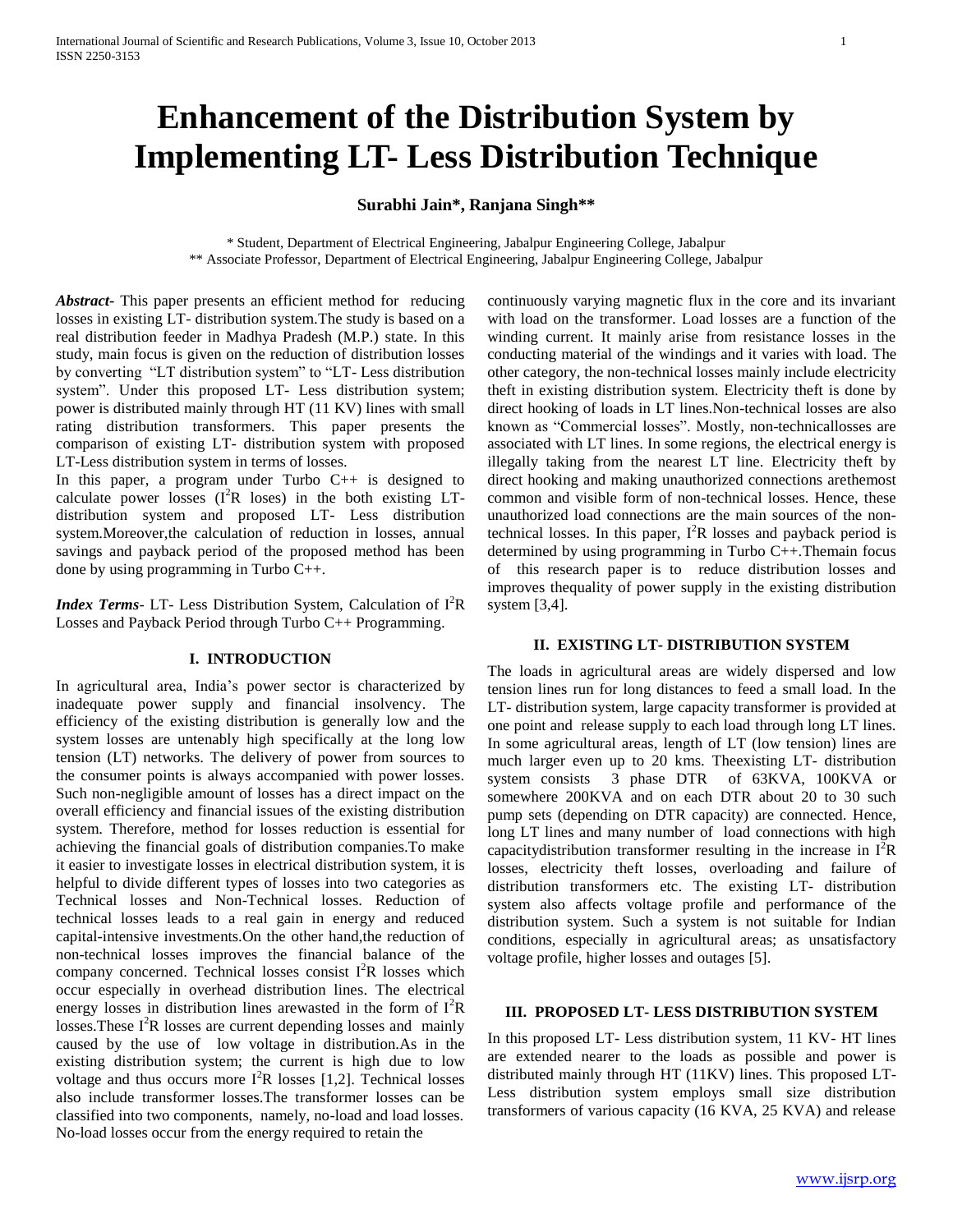supply to 4 or 5 consumers with unavoidable least (or almost nil) LT lines, preferably with insulated overhead cables [6].

#### **IV. BENEFITS OF PROPOSED LT- LESS DISTRIBUTION SYSTEM**

 Electricitytheftby direct hooking of unauthorized load connection is avoided.

- $I^2R$  losses can be minimized to the lowest level.
- High quality of power supply and excellent voltage profile earns total consumer satisfaction.
- Prevention of unauthorized loads and consequently no over loading in transformer. Thus,negligible transformerfailures and minimal number of outages.
- In the event of transformer failure orany fault, only 4 or 5consumers will be affected.
- The authorized consumers assume ownership and take responsibility of the distribution transformer; as only 4 or
- 5 pump sets are connected on each DTR in agricultural area.
- No frequent fuse blow outs,less fluctuations and also less burnouts of motors. [7,8]

#### **V.MATHEMATICAL FORMULA FOR POWER LOSSES AND CURRENT**

The power losses in a line is based on the measured current of the load and can be calculated as:

Power losses =  $I^2 \times R \times L$ 

Where, I: Current in Amperes, R: Resistanceof conductor in Ohms/Km, L: Length of line in Kilometers.

For 3 phase,Power losses = 3(I<sup>2</sup> ×R×L) …………. (1)

Here, current can be calculated by usingthe formula as given below:

$$
I = \frac{r}{\sqrt{3} \times V \times \cos \phi}
$$

Where, P: Capacity of load in distribution line, V: Voltage in distribution system,  $COS\Phi$ : Power Factor.

In this paper, the current is computed from the load and power loss for each consumer is evaluated by putting the value of corresponding current, line length and fixed value of resistance in equation1:  $[3(I^2 \times R \times L)]$  for both existing LT- distribution system and proposed LT- Less distribution system [9].

#### **VI. CASE STUDY**

This case study includes calculation of power losses  $(I<sup>2</sup>R$  losses) by using TC- Programming for the both existing LT- distribution system and proposed LT- Less distribution system and also a program under Turbo C++ is designed to calculate reduction in losses, annual savings and pay back period in order to check the feasibility of the proposed LT- Less distribution system.A case study of real distribution feeder in Hinotiya village is presented in this paper. The data along with single line diagram has been taken from Madhya Pradesh Poorv Kshetra Vidyut Vitaran Company Limited (MPPKVVCL) [10,11].

#### **VII. CALCULATION OF LOSSES IN EXISTING LT-DISTRIBUTION SYSTEM**

The single line diagram of existing LT- distribution system of the Hinotiya Village is shown in figure 1. This figure shows a200 KVA distribution transformer is feeding the consumer's pump sets in the part of agricultural area of Hinotiya Village, (Madhya Pradesh).



**Figure 1:Existing LT- distribution system**

## *A. Power Losses (I <sup>2</sup>R Losses) in LT distribution System*

To determine power losses  $(I^2R$  losses) in the existing LT line, the value of resistance of the conductor is required.Here,Weasel conductor of 30 sq. mm is used and the resistance for this particular conductor is 0.928 Ohm/Km. The power factor is assumed to be 0.8 andvoltage of the existing LT- distribution system is 433 volts. In figure 1, one main long distribution trunk line is taken for calculation of  $I^2R$  losses in the both LT branch-1 & LT branch-2 of the existing LT- distribution system. The length between one pole to another pole is 0.06 km. (say). Details of the consumers, loads, LT poles and length of the LT linefor the both existing LT branch-1 and LT branch-2are given in Table I and Table II respectively.

**Table I. Data of existing LT branch-1**

| S. | Name of      | No.          | Length       | Total       | Total        |
|----|--------------|--------------|--------------|-------------|--------------|
| N. | Consumer     | οf           | of LT        | Load in LT  | Load in LT   |
|    | Point        | Poles        | Line $(KM.)$ | Line $(HP)$ | Line (Watts) |
| 1. | A            | 2            | 0.12         | 47.5        | 35,435       |
| 2. | B            | 1            | 0.06         | 40          | 29,840       |
| 3. | C            | 8            | 0.48         | 35          | 26,110       |
| 4. | D            | 2            | 0.12         | 30          | 22,380       |
| 5. | E            | $\mathbf{1}$ | 0.06         | 27          | 20,142       |
| 6. | $\mathbf{F}$ | 1            | 0.06         | 22          | 16,412       |
| 7. | G            | 4            | 0.24         | 14          | 10,444       |
| 8. | H            | 4            | 0.24         | 6           | 4,476        |
| 9. | T            | 4            | 0.24         | 3           | 2,238        |

In the both existing LT branch-1 and LT branch-2, the calculations of current and power losses are done by using programming in Turbo C++. The following flow chart represents the programming to calculate current and power losses in the existing LT- distribution system.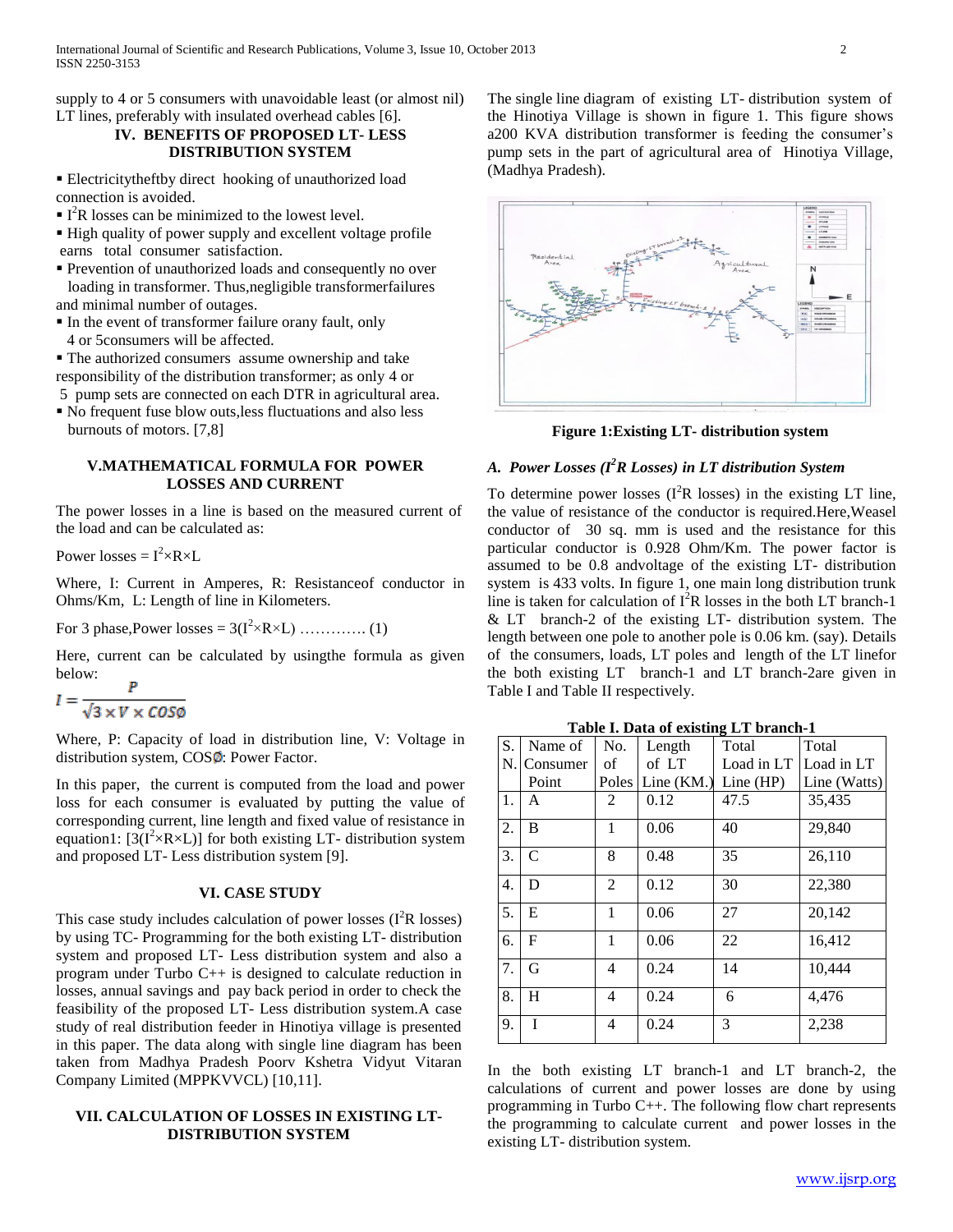

**Figure 2: Flow chart for the calculation of power losses in existing LT- distribution system.**

The output results of the current and power losses for data of Table I are shown below:



**Screenshot 1: Total number of consumers in existing**

#### **LT branch-1.**

| <b>23 DOSBox 0.74, Cpu speed: max 100% cycles, Frameskip 0, Program:</b> | المسادر<br>TC | ж |
|--------------------------------------------------------------------------|---------------|---|
| Consumer Point Number                                                    | : 1           |   |
| Name of the Consumer Point                                               | ÷Ĥ.           |   |
| CALCULATION OF CURRENT FOR CONSUMER POINT A                              |               |   |
| Enter Total Load in LT Line (Watts)                                      | :35435        |   |
| Current (Amperes)                                                        | :59.061798    |   |
| CALCULATION OF POWER LOSSES FOR CONSUMER POINT A                         |               |   |
| Enter Resistance of Conductor (Ohm∕Km)                                   | : 0.928       |   |
| Enter Length of LT Line (Km)                                             | :0.12         |   |
| Do You Want To Calculate Power Losses For 3 Phase ;Y                     |               |   |
| Power Losses (Watts)                                                     | :1165.369934  |   |
|                                                                          |               |   |
|                                                                          |               |   |
|                                                                          |               |   |

#### **Screenshot 2: Current and power losses for the first consumerpoint "A" in existing LT branch-1.**

Similarly, This process continues for all the remaining consumers of the existing LT branch-1. The screenshot of the last consumer point "I" and total power losses in existing LT branch-1 of the existing LT- distribution system is shown below:

| DOSBox 0.74, Cpu speed: max 100% cycles, Frameskip 0, Program: | TC           |
|----------------------------------------------------------------|--------------|
|                                                                |              |
| Consumer Point Number<br>Name of the Consumer Point            | : 9<br>: I   |
| CALCHLATION OF CHRRENT FOR CONSUMER POINT I                    |              |
| Enter Total Load in LT Line (Watts)                            | :2238        |
| Current (Amperes)                                              | :3.730219    |
| CALCULATION OF POWER LOSSES FOR CONSUMER POINT I               |              |
| Enter Resistance of Conductor (Ohm∕Km)                         | : 0.928      |
| Enter Length of LT Line (Km)                                   | : 0.24       |
| Do You Want To Calculate Power Losses For 3 Phase ;Y           |              |
| Power Losses (Watts)                                           | :9.297134    |
| Total Power Losses (Watts)                                     | :5136.537461 |

### **Screenshot 3: Current and power losses for thelast consumerpoint "I" and total power losses in existing LT branch-1.**

Hence, total power lossesin the existing LT branch-1 is 5136.537461 Watts.Similarly, This programming method is also applied in the existing LT branch- 2. Hence, current and power losses for the existing LT branch-2 are shown in Table II.

**Table II. Data and power losses of existing LT branch-2**

| S.               |        |                | Name No. Length Total |       | Total                     | Current   | Power       |
|------------------|--------|----------------|-----------------------|-------|---------------------------|-----------|-------------|
| N.               | of     | of             | of                    | Load  | Load                      |           | Losses      |
|                  | $Con-$ | Poles          | LT                    | in LT | $\overline{\text{in LT}}$ | (Amp.)    | (Watts)     |
|                  | sumer  |                | Line                  | Line  | Line                      |           |             |
|                  | Point  |                | (KM.)                 | (HP)  | (Watts)                   |           |             |
|                  |        |                |                       |       |                           |           |             |
| 1.               | A      | 7              | 0.42                  | 66    | 49,236                    | 82.064814 | 7874.672579 |
| 2.               | B      | 1              | 0.06                  | 25    | 18,650                    | 31.085157 | 161.408578  |
| 3.               | C      | $\overline{c}$ | 0.12                  | 22    | 16,412                    | 27.354938 | 249.989606  |
| $\overline{4}$ . | D      | 3              | 0.18                  | 17    | 12,682                    | 21.137907 | 223.905979  |
| 5.               | E      | 5              | 0.30                  | 10    | 7,460                     | 12.434063 | 129.126862  |
| 6.               | F      | 1              | 0.06                  | 8     | 5,968                     | 9.94725   | 16.528238   |
| 7.               | G      | 3              | 0.18                  | 4     | 2,984                     | 4.973625  | 12.396179   |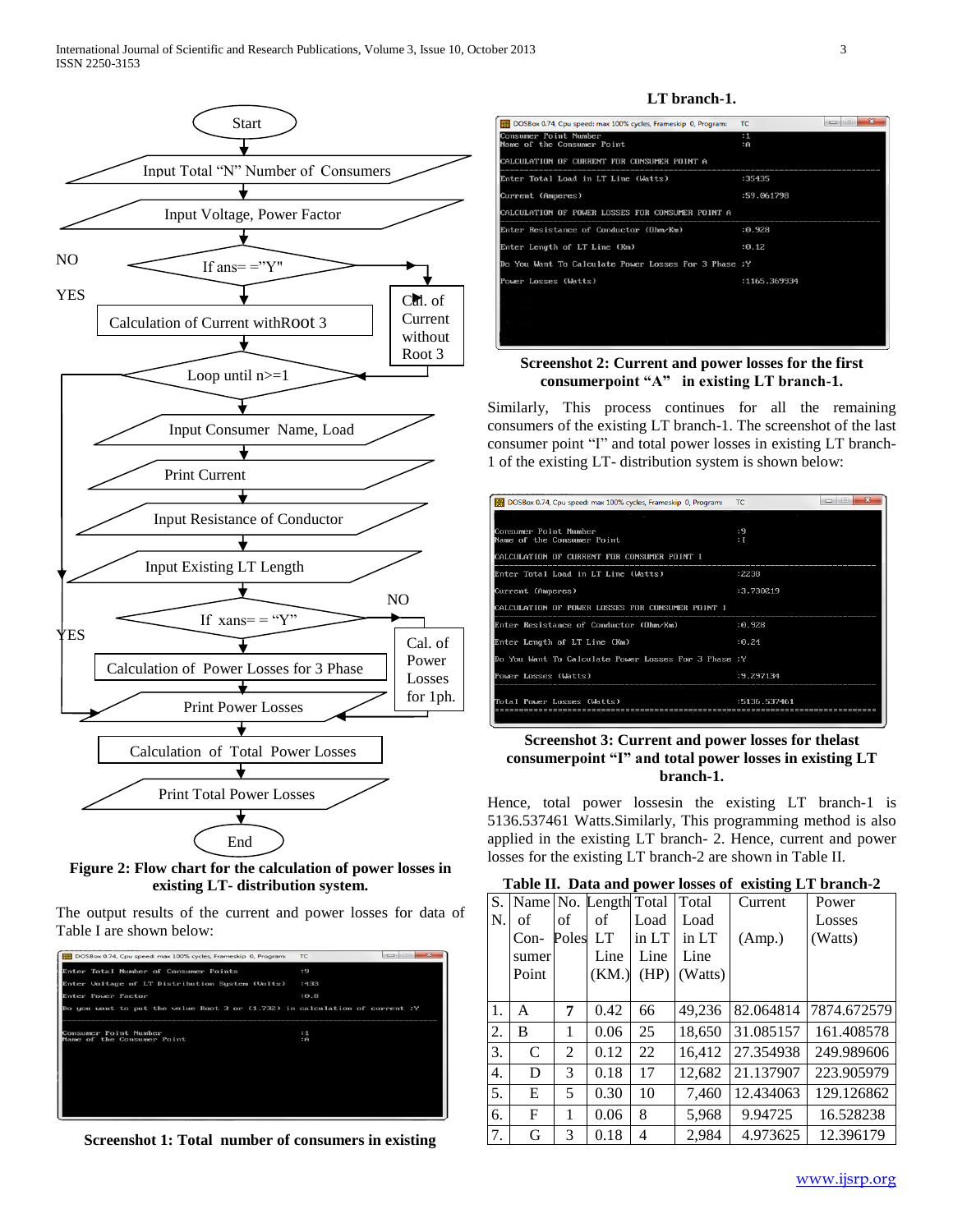|  |  |  | Total-      |
|--|--|--|-------------|
|  |  |  | 8668.028022 |

TotalLT- power lossesare evaluated by summing up the individual power loss of each load at the consumer point in LT branch-1 and LT branch-2 of the existing LT- distribution system. (refer- figure 1).

From Table I and Table II,

Total power lossesof the existing LT- distribution system

= [sum of power lossesin existing LTbranch-1

+ sum of power lossesinexisting LT branch-2]

= [5136.537461 Watts**+**8668.028022]= 13,804.56548 Watts

#### *B. Transformer Losses in LT System*

The transformer losses include no-load losses and full-load losses.In figure 1, a high capacity distribution transformer of 200 KVA is used to supply the power to the consumer's pump sets. For distribution transformer of 200 KVA, the fixed value of noload losses and full-load losses are 550 Watts and 2800 Watts respectively.

Total Transformer Losses =  $(550 + 2800) = 3350$  Watts.

#### *C. Power Theft Losses in LT System*

Power theft losses contribute to the 12% of total load. Hence, the sum of the all loads in existing LT branch-1 and LT branch-2 are 35,435 Watts and 49,236 Watts respectively.

Total Load (Watts) =  $(35,435 + 49,236)$  = 84,671 Watts Thus, Total Power Theft Losses = 12% of Total Load (Watts)  $= 12 % of 84,671 Watts$  $= 10,160.52$  Watts

#### **VIII. CALCULATION OF LOSSES IN PROPOSED LT-LESS DISTRIBUTION SYSTEM**

The single line diagram of proposed LT- Less distribution system with small rating distribution transformers is shown in figure 3. In this diagram, LT- Less distribution has done only in the part of agricultural area of Hinotiya Village in which proposed HT lines are extended nearer to the consumer's pump sets as possible and power is distributed mainly through proposed HT (11 KV) lines.



**Figure 3: Proposed LT-Less distribution system**

#### **A. Power losses in proposed LT-Less distribution System**

In the proposed LT- Less distribution system, voltage is 11000 Volts, as LT line is converted into 11 KV - HT line. The conductor of existing LT- distribution system is not replaced and the same existing conductor (i.e. weasel conductor) is used in proposed LT- Less distribution system. The resistance of the weasel conductor is 0.928 Ohm/Km.and power factor is assumed to be 0.8. In figure 3, one main long distribution trunk line is taken for calculation of  $I^2R$  losses in both HT branch-1 and HT branch-2 of the proposed LT- Less distribution system. Here, length between one pole to another pole is 0.06 km (say). Details of the consumers, loads,poles and length of proposed HT linefor the both proposed HT branch-1 and HT branch-2are given in Table III and Table IV respectively.The calculations of current and power losses in the both proposed HT branch-1 and HT branch-2 are done by using programming in Turbo C++. Hence, The following flow chart represents the programming to calculate current and power losses in the proposed LT- Less distribution system.

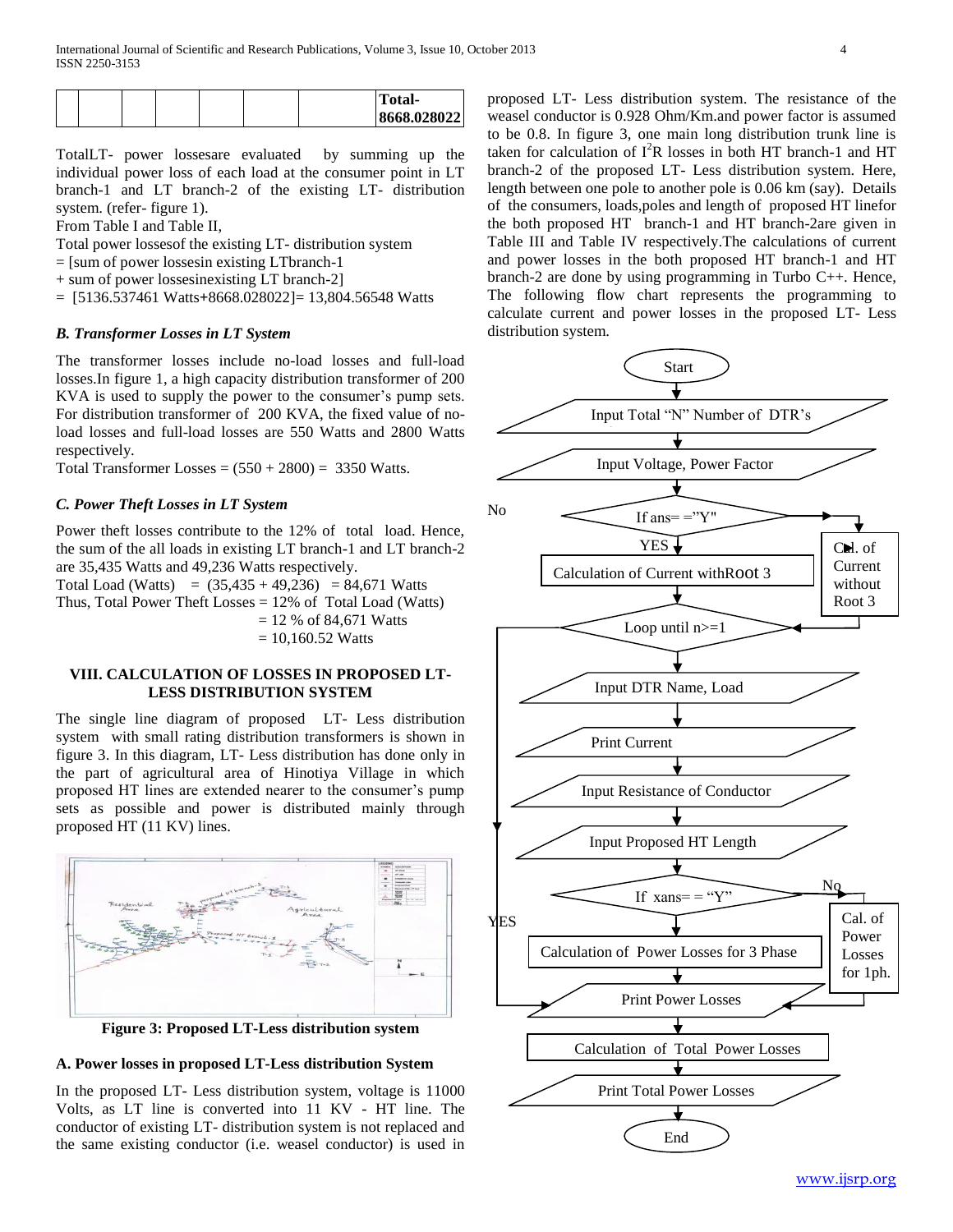## **Figure 4: Flow chart for the calculation of power losses in proposed LT- Less distribution system.**

**Table III.Data of proposed HT branch-1 in LT- Less distribution system**

|    | aran maman ayawm |                |                |                 |                   |  |  |  |
|----|------------------|----------------|----------------|-----------------|-------------------|--|--|--|
| S. | Name of          | No.of          |                | No. Length      | <b>Total Load</b> |  |  |  |
| N. | Distribution     | Consumers      | of             | of HT           | in HT Line        |  |  |  |
|    | Transformer      | Availing       |                | Poles $Line(K)$ | (KVA)             |  |  |  |
|    | (DTR)            | Load           |                | $M$ .)          |                   |  |  |  |
|    | $T-1$            | 3              | 13             | 0.78            | 66                |  |  |  |
| 2. | $T-2$            | $\mathfrak{D}$ | $\mathfrak{D}$ | 0.12            | 41                |  |  |  |
| 3. | $T-3$            |                |                | 0.30            | 25                |  |  |  |

From the data of Table- III, the current and power losses arecalculated by using Turbo C++programming in the proposed HT branch-1. Hence, the output results of the current and power losses for thedata of Table- III are shown below:



**Screenshot 1: Total number of distribution transformers (DTR's) in proposed HT branch-1.**

| DOSBox 0.74, Cpu speed: max 100% cycles, Frameskip 0, Program:<br>TC | Ж<br>ul più<br>- |
|----------------------------------------------------------------------|------------------|
|                                                                      |                  |
|                                                                      |                  |
| Distribution Transformer Number                                      | : 1              |
| Name of the Distribution Transformer                                 | $:T-1$           |
| CALCULATION OF CURRENT FOR DISTRIBUTION TRANSFORMER T-1              |                  |
| Enter Total Load in Proposed HT Line (UA)                            | :66000           |
| Current (Amperes)                                                    | :4.330254        |
| CALCULATION OF POWER LOSSES FOR DISTRIBUTION TRANSFORMER T-1         |                  |
| Enter Resistance of Conductor (Ohm∕Km)                               | : 0.928          |
| Enter Length of Proposed HT Line (Km)                                | :0.78            |
| Do You Want To Calculate Power Losses For 3 Phase                    | ۰۲               |
| Power Losses (Watts)                                                 | :40.718389       |
|                                                                      |                  |

**Screenshot 2: Current and power losses for the first distributiontransformer (DTR) "T-1" in proposed HTbranch-1.**

Similarly, This process continues for all the remaining distribution transformers (DTR's) of the proposed HT branch-1. The screenshot of the last distribution transformer (DTR) T-3and total power losses in proposed HT branch- 1 of the proposed LT-Less distribution system is shown below:

| DOSBox 0.74, Cpu speed: max 100% cycles, Frameskip 0, Program:<br><b>TC</b> | Ж<br>ulini  |
|-----------------------------------------------------------------------------|-------------|
|                                                                             |             |
| Distribution Transformer Number                                             | :3          |
| Name of the Distribution Transformer                                        | $:T-3$      |
| CALCULATION OF CURRENT FOR DISTRIBUTION TRANSFORMER T-3                     |             |
| Enter Total Load in Proposed HT Line (UA)                                   | :25000      |
| Current (Amperes)                                                           | : 1.640248  |
| CALCULATION OF POWER LOSSES FOR DISTRIBUTION TRANSFORMER T-3                |             |
| Enter Besistance of Conductor (Obm∕Km)                                      | : 0.928     |
| Enter Length of Proposed HT Line (Km)                                       | :0.30       |
| Do You Want To Calculate Power Losses For 3 Phase                           | : Y         |
| Power Losses (Watts)                                                        | :2.247033   |
| Total Power Losses (Watts)                                                  | : 45.382869 |

#### **Screenshot 3: Current and power losses for the last distributiontransformer (DTR) "T-3" and total power lossesin proposed HT branch-1.**

Here, total power losses in the proposedHT branch-1 is 45.382869 Watts. Similarly, This programming method is also applied in the proposed HT branch- 2. Hence, current and power losses for the proposedHT branch-2 are shown in Table IV.

**Table IV. Data and power losses of proposed HT branch-2 in LT- Less distribution system**

|    | III LI - LESS GISH IDUITON SYSTEM |          |       |            |       |          |               |  |
|----|-----------------------------------|----------|-------|------------|-------|----------|---------------|--|
| S. | Name                              | No.      |       | No. Length | Total | Current  | Power         |  |
| N. | of                                | of       | of    | of         | Load  |          | losses        |  |
|    | <b>DTR</b>                        | $Consu-$ | Poles | <b>HT</b>  | inHT  | (Amp.)   | (Watts)       |  |
|    |                                   | mers     |       | Line       | Line  |          |               |  |
|    |                                   | Availing |       | (KM.)      | (KVA) |          |               |  |
|    |                                   | Load     |       |            |       |          |               |  |
|    |                                   |          |       |            |       |          |               |  |
|    | $T-1$                             | 4        | 6     | 0.36       | 100   | 6.560991 | 43.143027     |  |
| 2  | $T-2$                             | 5        | 1     | 0.06       | 75    | 4.920743 | 4.044659      |  |
| 3  | $T-3$                             | 4        | 3     | 0.18       | 50    | 3.280495 | 5.392878      |  |
| 4  | $T-4$                             | 5        | 9     | 0.54       | 25    | 1.640248 | 4.044659      |  |
|    |                                   |          |       |            |       |          | <b>Total-</b> |  |
|    |                                   |          |       |            |       |          | 56.625223     |  |

Total HT- power lossesare evaluated by summing up the individual power loss of each load in the both HT branch-1 and HT branch-2 of the proposed LT- Less distribution system. (refer- figure 3)

From Table III and Table IV,

Total power lossesof the proposed LT- Less distribution system = [sum of power losses in proposed HT branch-1

- + sum of power losses in proposed HT branch-2]
- $= [45.382869 \text{ Watts} + 56.625223] = 102.008092 \text{ Watts}$

#### *B. Transformer Losses in LT- Less Distribution System*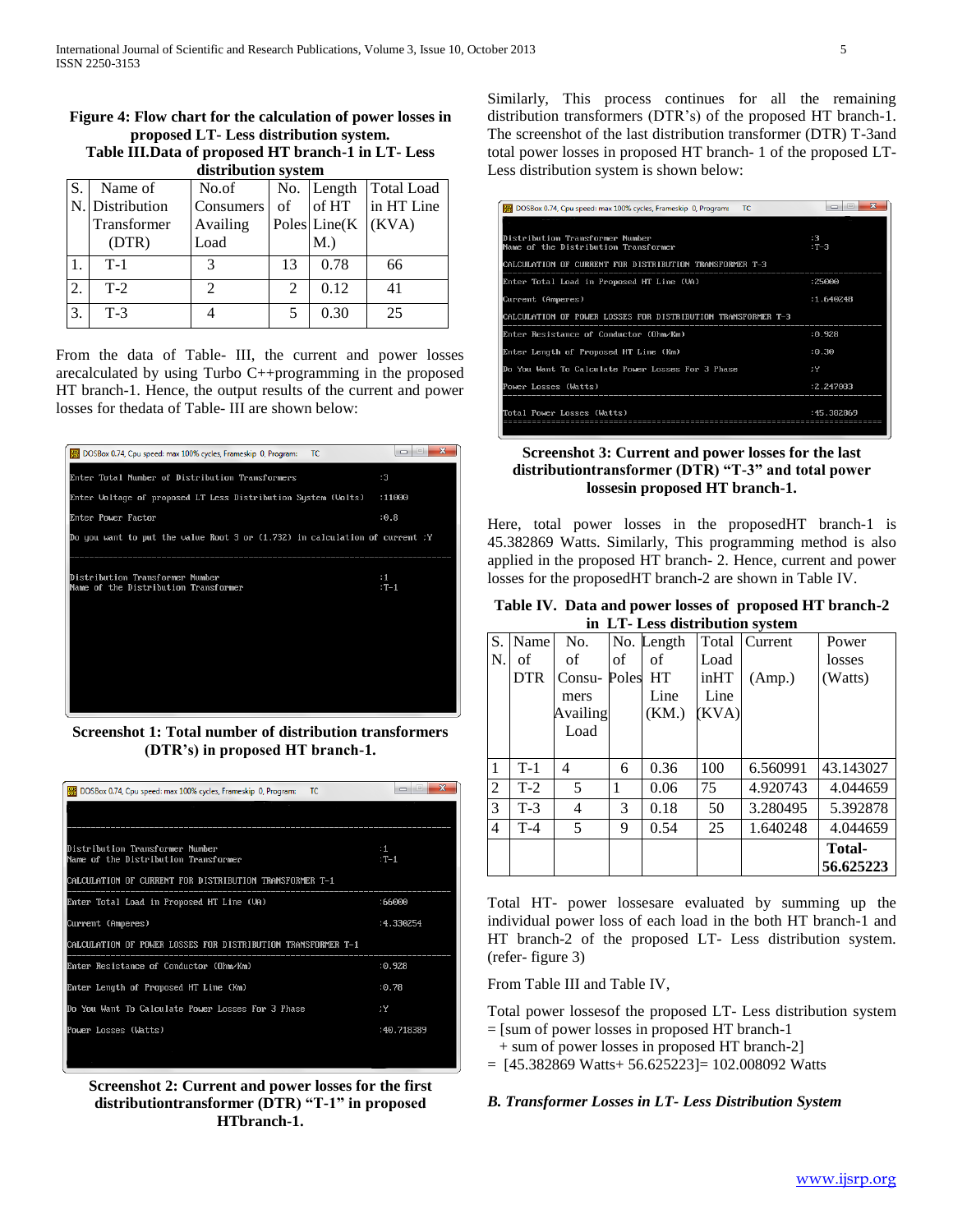For 16 KVA DTR,The fixed value of no-load and full-load transformer losses are 60 Watts and 275 Watts respectively.

For 25 KVA DTR, The fixed value of no-load and full-load transformer losses are 110 Watts and 720 Watts respectively.

Total no-load losses for the proposed LT- Less distributionsystem= (Number of DTR's)  $\times$  (No-load losses)

Total full-load losses for the proposed LT- Less distributionsystem= (Number of  $DTR's$ )  $\times$  (Full-load losses)

For the proposed LT- Less distributionsystem, number of various small rating DTR's (distribution transformers) aregiven in Table V. Hence, the value of no-load losses and full-load losses forthe proposed LT- Less distribution system is taken from Table V.

**Table V. Transformer Losses in Proposed LT- Less DistributionSystem**

|    | S. Capacity of      | No.   | TotalNo-Load                  | TotalFull-Load               |
|----|---------------------|-------|-------------------------------|------------------------------|
|    | N. Required         | of    | Losses in                     | Losses in                    |
|    | <b>Small Rating</b> | DTR's | Proposed                      | Proposed                     |
|    | Distribution        |       | LT-Less                       | LT-Less                      |
|    | <b>Transformers</b> |       | DistributionSyst Distribution |                              |
|    |                     |       | em (Watts)                    | System (Watts)               |
|    | 16                  |       | 60                            | 275                          |
| 2. | 25                  | 6     | 660                           | 4320                         |
|    |                     |       | <b>Total-</b><br>720 Watts    | <b>Total-</b><br>4,595 Watts |

From Table V,

Total Transformer losses inthe proposed LT- Less distribution system = [sum of total no-load losses

+ sum of totalfull-load losses]

 $=$  [720 Watts + 4595 Watts] = 5315 Watts

## **IX. CAPITAL OUTLAY**

It is estimated that total cost of the all required materials for the proposed LT- Less distribution system is Rs. 6, 80, 073.7603.

#### **X. RESULTS**

The results are obtained including comparison of existing LT distribution system and proposed LT- Less distribution system, reduction in losses, annual savings and payback period.

#### *A. Comparison of existing LT- distribution system and proposed LT- Less distribution system*

The comparison of existing LT- distribution system and proposed LT- Less distribution system is given in Table VI.

#### **Table VI.**

|    | Parameters                    | <b>Existing LT-</b> | Proposed     |
|----|-------------------------------|---------------------|--------------|
| N. |                               | Distribution        | LT-Less      |
|    |                               | System              | Distribution |
|    |                               |                     | System       |
|    | Power Losses (Watts)          | 13,804.56548        | 102.008092   |
|    | Transformer<br>Losses (Watts) | 3350                | 5,315        |

| 3. Theft Losses (Watts) | 10,160.52                                 | --           |
|-------------------------|-------------------------------------------|--------------|
| Total -                 | 27, 315,08548 5417,008092<br><b>Watts</b> | <b>Watts</b> |

Since, Total time period of the power supply in agricultural area is 8 hours of 24 hours in 250 days per annum.

#### Therefore,

Losses in terms of units in existing LT- distribution system

 $= (27,315.08548 \times 8 \times 250) \div 1000$ 

 $= 54,630,17096$ Units

Losses in terms of units in proposed LT- Less distribution system  $= (5417.008092\times8\times250) \div 1000$ 

 $= 10,834.01618$  Units

#### *B. Reduction in losses, Annual Savings and Payback Period*

The reduction in losses, annual savings and payback period are calculated by programming in Turbo C++. Hence, thefollowing flow chart represents the programming method.